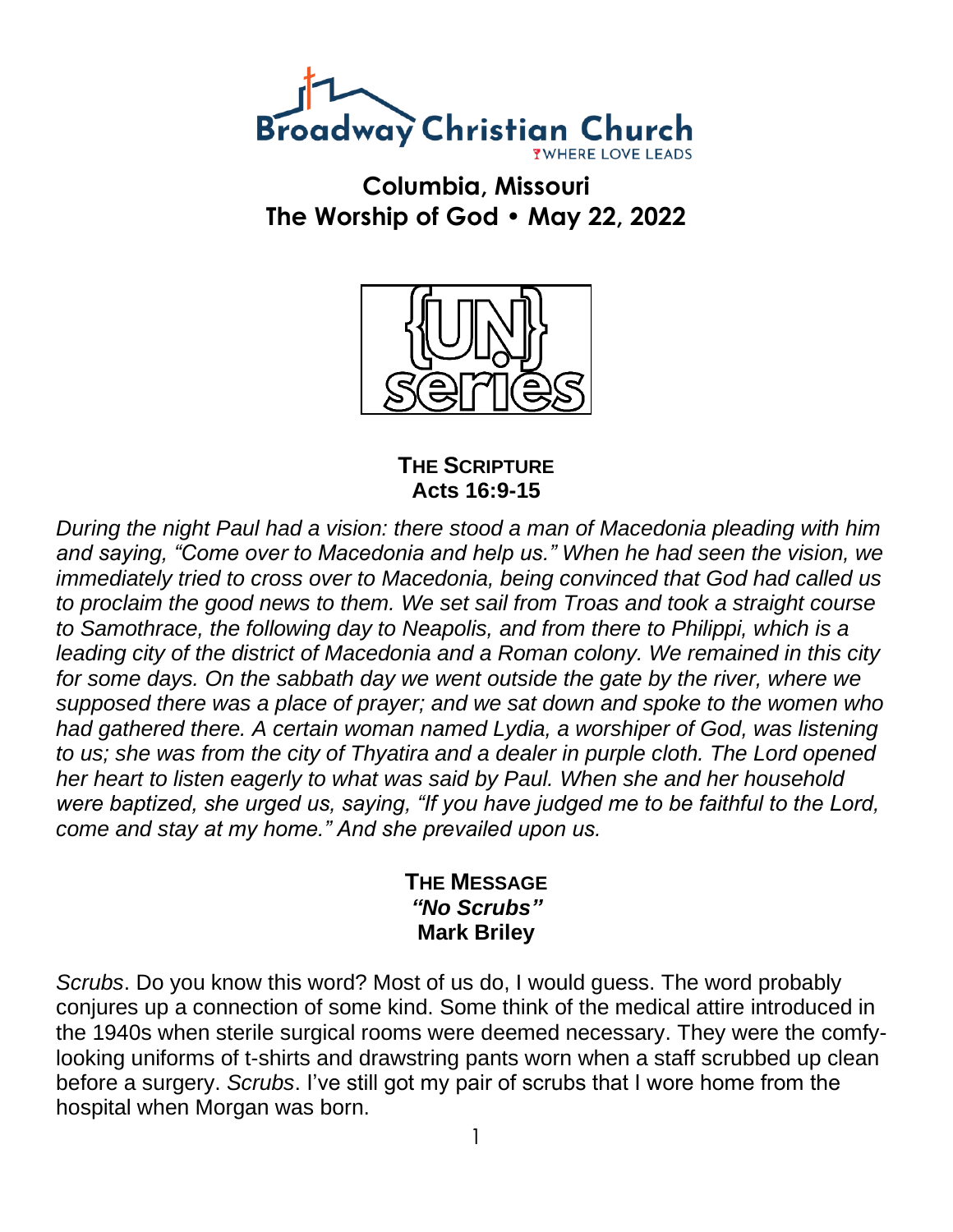Maybe you loved the sitcom, *Scrubs*, which aired in the early 2000s. It was a medical show, and its title played on what the characters wore but also played on the low-level meaning of the word as the main characters were interns – or lowest employees on the totem pole.

Some of you have been singing '90s R&B group,





TLC's, hit song, "*No Scrubs*" since I first said the word. They played on the same meaning of scrub being someone who was considered low level. They told us, specifically, that a scrub, also known as a busta, was someone always talking about what he wanted but never doing anything about it. It became a popular degrading insult that a person would holler at a person or a group they felt was beneath them: "*Bunch a scrubs*," they'd yell.

But long before T-Boz, Left Eye, and Chilli brought this to the forefront of pop culture, cattle were paraded before a "*Court of Bovine Justice*" to determine whether a bull

should be deemed a pure bread or a scrub. Is there *anyone* in the house that first thought of this practice when I first said the word, "*Scrubs*"? There's always one. I see you and respect you.

I may have heard my grandfather talk about Scrub Bulls once when we were driving around the farm, checking cattle, in his beat-up pickup truck he called, "*Old Blood and Guts*." But I can't really remember for sure. So, 100-years ago, a Bovine Judge would hold court, and the town would come out to watch. It was a whole spectacle – prosecuting and defense attorneys; witnesses; the whole thing. It was endorsed by the United States Department of Agriculture, and the hearings became quite popular across the country. Pure breads were lifted up as the best breeding bulls, and Scrub Bulls were discarded as worthless and certainly not to reproduce.

As strange as this practice was, it was reflective of other horrific practices in our country. During that same timeframe, "H*istorians estimate that more than 60,000 Americans were sterilized in the decades leading up to the Second World War, with many more persecuted under racist immigration laws and marriage restrictions*." Thirty-twostates had laws that made this sterilization legal for any person deemed a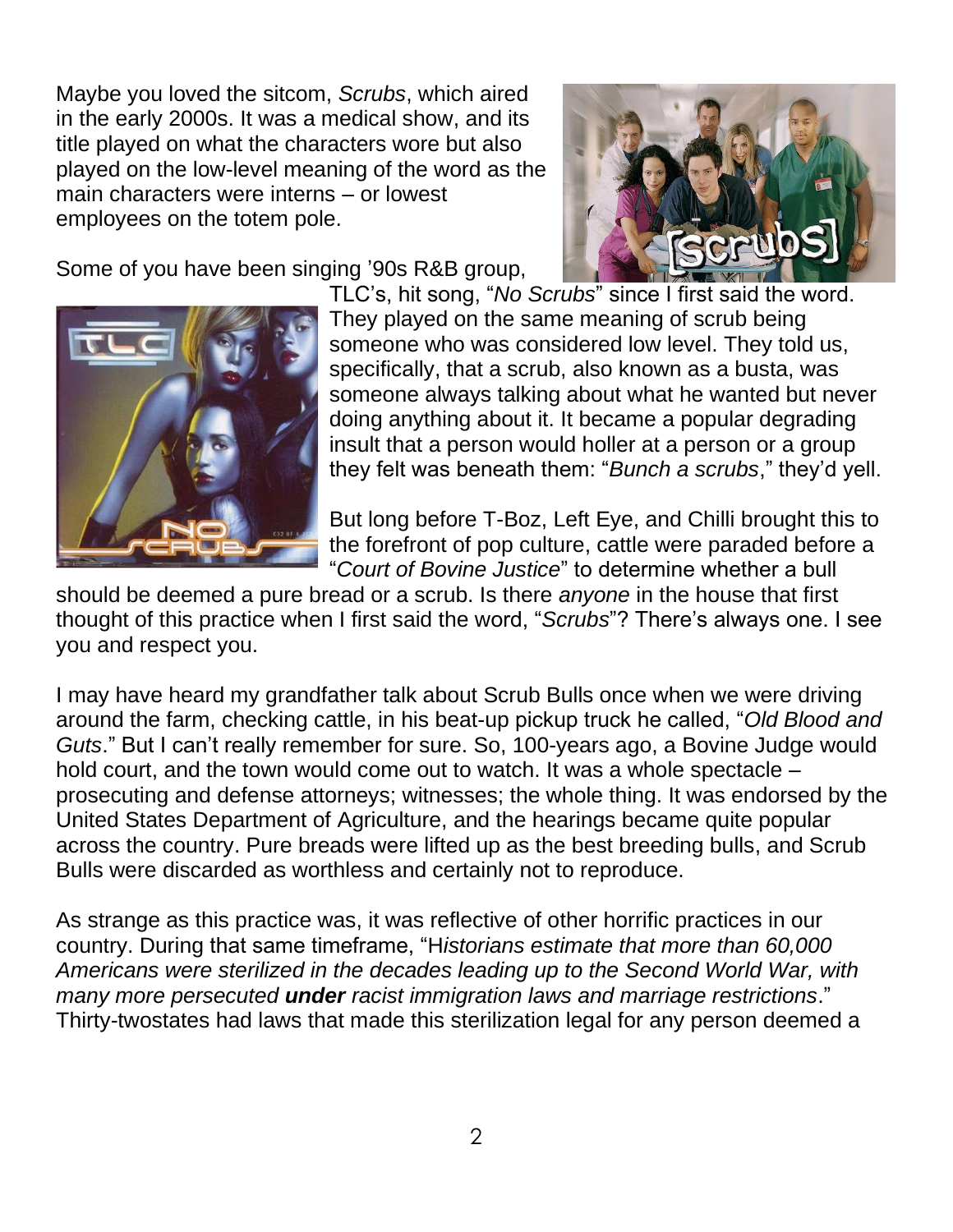scrub, unworthy of reproducing.<sup>1</sup> Society was interested in determining who was pure and who was not… who was worthy and who was just a scrub.

The early church faced these same dilemmas as the movement grew and found its way into Gentile (*read Scrub*) territory. What transpired was enlightening. Can it enlighten us still?

*Under* is our "*UN*" word in part two of our UN-Series – a series of eight weeks of **unique** worship gatherings that each have their own special focus of the day **unrelated** to the rest – the anti-series if you will -- and yet also with a highlighted "*UN*" word that may be worth *un***covering** a bit further. Paul, and the early church leaders who were writing this story as they went, were *under* a lot of stress and finding a lot of closed doors along the way. People weren't all that interested in buying what these door-to-door salesmen were selling. We're a skeptical society, too. We scroll quickly through the ads and fast forward through the commercials… unless it's Liberty Biberty. Can't quit saying that. But Peter, Paul and Mary are out there trying to spread the Gospel and … specifically at the point in our text for today, Paul is hitting dead end after dead end. He wanted to preach in one direction and the text says, "*The Holy Spirit shut it down*." Another attempt was met with the phrase, "*Spirit of Jesus did not allow it*."

Sometimes we talk about this in our own lives as the time, "*God closed the door on that*…;" on that "*call, opportunity, deal, move, relationship, etc*." Maybe the timing's not right. Maybe our spirit is not in the right place to handle it. Sometimes, it may be our own quietly selfish wish to go the easy route. I don't want to be challenged. I want it to be easy work.

Paul's looking for his people and he's getting shut down. And when we hit these walls in our own lives, we can make excuses or make a difference, but we can't make both. Paul stumbles into a vision that opens his eyes, his mind, and his heart. It's a dream of someone from Macedonia – a gentile, a scrub, saying to him, "*Hey – you keep hitting dead ends? Come over here to Macedonia and help us.*"

Now not only was a Macedonian going to raise some red flags to the comfort of the movement, but it was physically a haul to get over there. It wasn't an Uber across town. It wasn't borrowing Grandpa's Chrysler to take the extended trip because your wheels are unreliable. It wasn't even a plane hop across the country. It was shippin' up and shippin' out and maneuvering your way into new territory among people you've always been told are scrubs – not like you; not your race; and not worth including in your movement.

<sup>1</sup> The Court of Bovine Justice piece was gleaned from Bob Kaylor's effort in "*Scrub Bulls of Macedonia*" as shared in homileticsonline.com and grounded in today's Scripture text.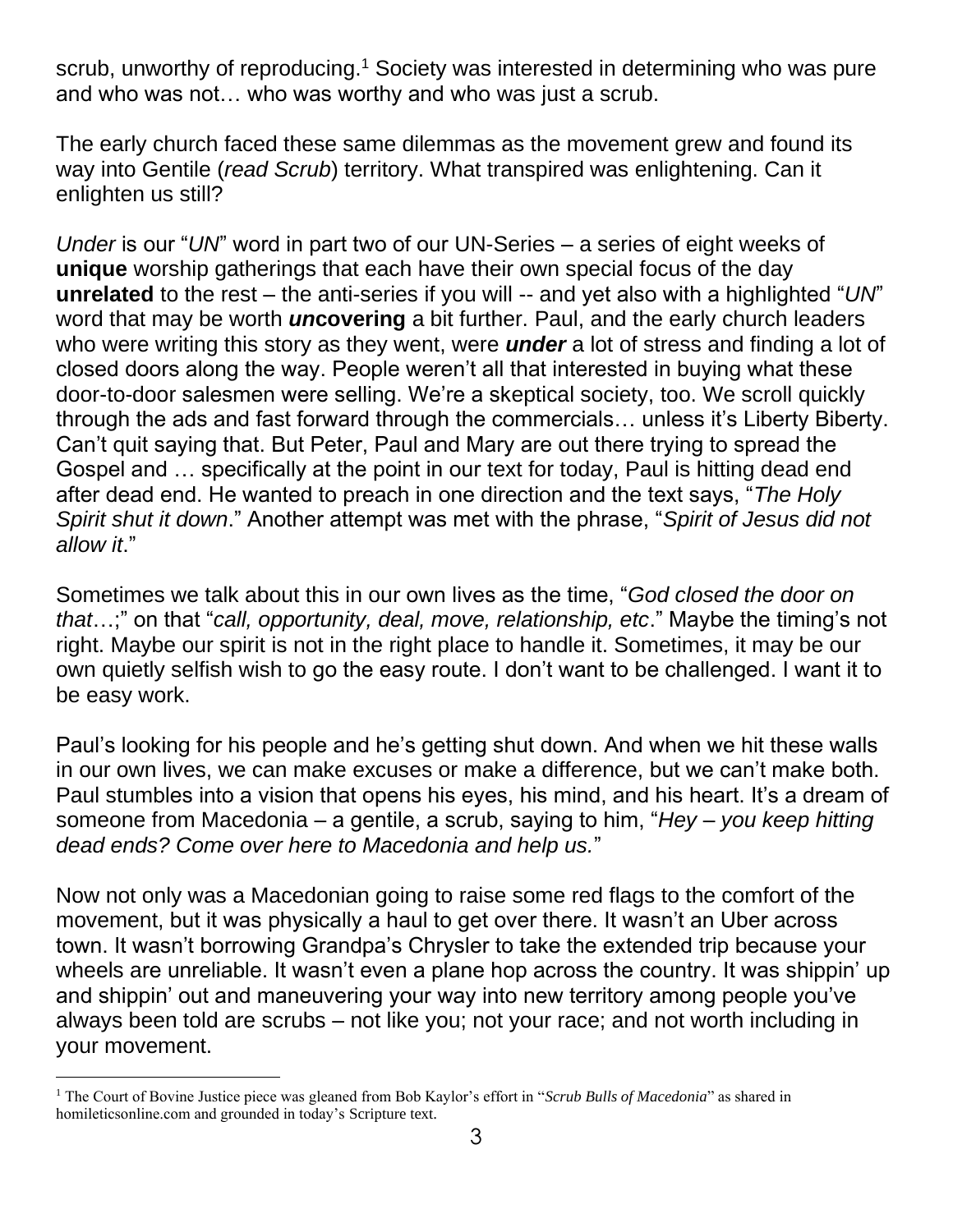We still brainwash folks this way. How else does a white, 18-year-old teenager, plot and plan and find the means to drive four hours to Tops Friendly Grocery in East Buffalo on a hunt to kill Black people? He'd been planning this for months, researching highly-populated areas of our Black brothers and sisters. ZIP code 14208 had a higher Black population than other areas he considered, and he scoped out this grocery store referring to Google's "*popular times*" graph for the Tops Friendly Market, determining when it would be its busiest, shooting 13 and killing ten ranging in ages from 20 to 86 – at the **GROCERY** store.

We all know this is terrible. There's no justification. But there are many, who will still say this is an isolated incident – a troubled and bad egg doing a single terrible thing. But how do these ideologies get perpetuated? These ideas trickle down because they are prevalent. Racism isn't the shark in the water; it's the water.

Jillian Hanesworth, the 29-year-old Poet Laureate of Buffalo, invites us to *lean in*to that pain. She was raised on the east side and offices just a mile from the Top's Market. She was asked to speak into the moment and racked her brain trying to figure out what to say. #BuffaloStrong popped up quickly in the vernacular of the city, and Hanesworth understands this is how people try to rally together, but she's taken issue with the social media hashtag #BuffaloStrong because it could trick people into thinking that survival is the



goal, when people really deserve to exist and thrive without the fear of being hunted down in a grocery store.

She said, "*We don't need right now to be told that we're strong. We need to be told that we're right.*" She goes on to say, "*Black people in this country have lived through so much. So many people hate us just because we exist, and we experience that at different levels on a daily basis. So, we're strong. We know that,*" she said. "*My main objective right now is to validate emotions. This is real. We can't let society gaslight us into thinking that there's no racism*."

She says what her city needs right now is honest conversations. When she spoke at a vigil this week, she asked mourners who had used their GPS devices to get to the site of the shooting to raise their hands. Most of the people who did were white, which she says is the nature of segregation in Buffalo. They don't even know each other. She's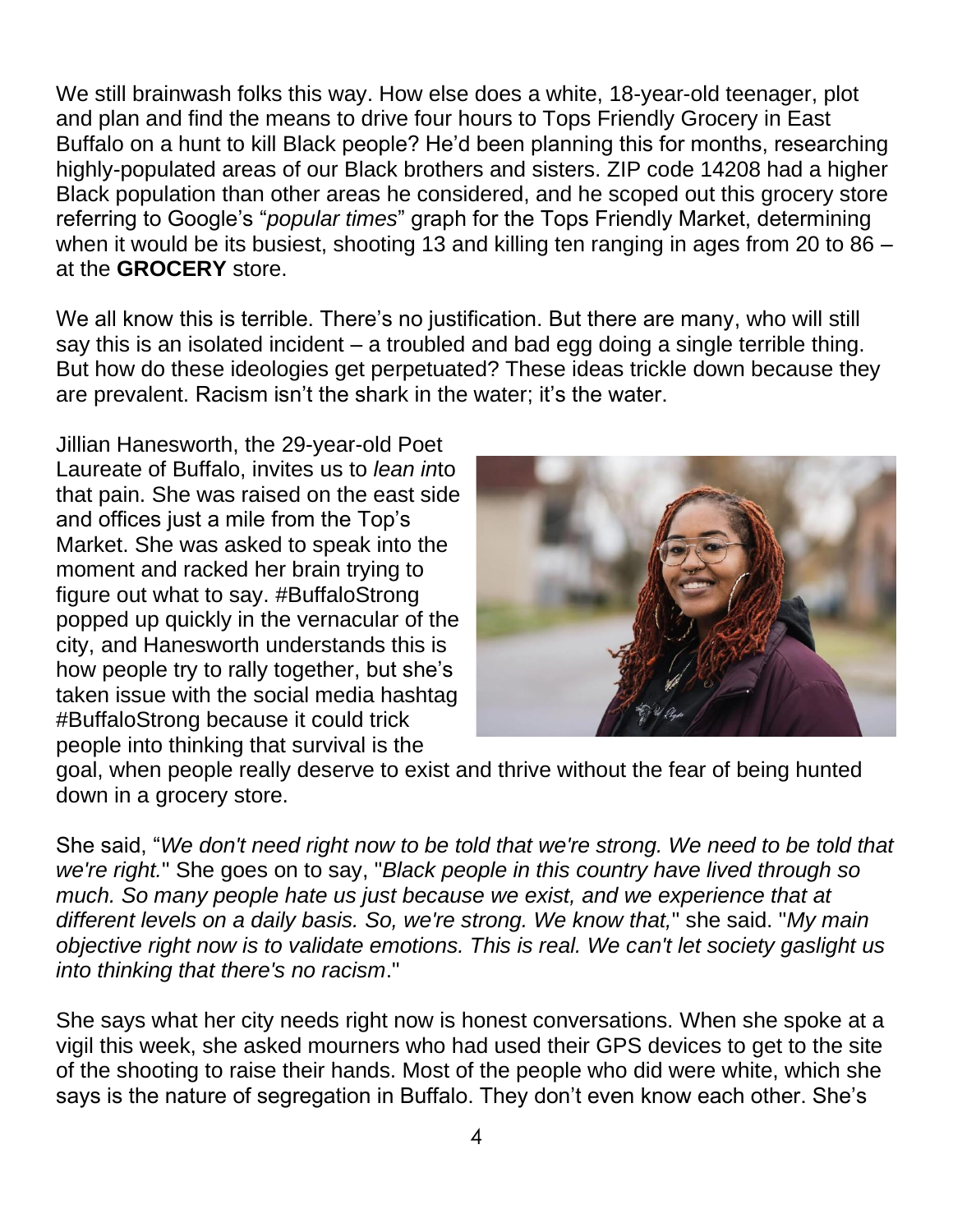asking her white friends who have reached out to share support to simply have honest conversations with themselves and their families about racism. Instead of #*BuffaloStrong*, Hanesworth is proposing the hashtag #*BuffaloHonest* to promote conversations about white supremacy, racism, and violence.<sup>2</sup> *We can make excuses or make a difference, but we can't make both*.



Norman Rockwell is best remembered for his iconic 1943 painting "*Freedom from Want*" depicting a smiling white family gathered around a Thanksgiving turkey. What is less known is that he decisively turned a corner later in his career, rejecting the airbrushed image of a nation implicitly populated with only happy, white, middle-class families. He left his employer of nearly 50 years, *The Saturday Evening Post*, in large part because the magazine wouldn't let him broaden the picture of America and only allowed him to portray Black people in subservient positions. These instructions clashed with his conscience, so he left, joined *Look* magazine, and proceeded to paint some of the hardest-hitting, most widely seen visual attacks on racism in the nation's history.

His first illustration for *Look*, published in 1964, was titled, "*The Problem We All Live With*." You've seen this, I'm sure. It showed the torsos of four suited U.S. marshals escorting a 6-year-old Black girl in a white dress, Ruby Bridges, to integrate an all-

white school in New Orleans, with [a racial slur] scrawled above her. Although Rockwell and *Look* received a torrent of angry letters, the magazine stood by him. When one approving reader wrote, "*You have just said in one painting what people cannot say in a lifetime,*" Rockwell wrote back: "*I just had my 70th birthday, and I am trying to be a bit more adult in my work*."<sup>3</sup> Ruby Bridges, now 67 -years-old,



reminds us that, "*Racism is a grown-up disease*." Babies don't enter the world racist – they learn how to hate. And Bridges says, "*So they can learn how to love, too.*" 4

<sup>2</sup> <https://www.npr.org/2022/05/17/1099541558/buffalo-poet-laureate-calls-for-change>

<sup>3</sup> —Andrew L. Yarrow, "Why Norman Rockwell left Thanksgiving Americana behind," *The Washington Post*, November 24, 2021. https://www.washingtonpost.com/opinions/2021/11/24/why-norman-rockwell-left-thanksgiving-americana-behind/.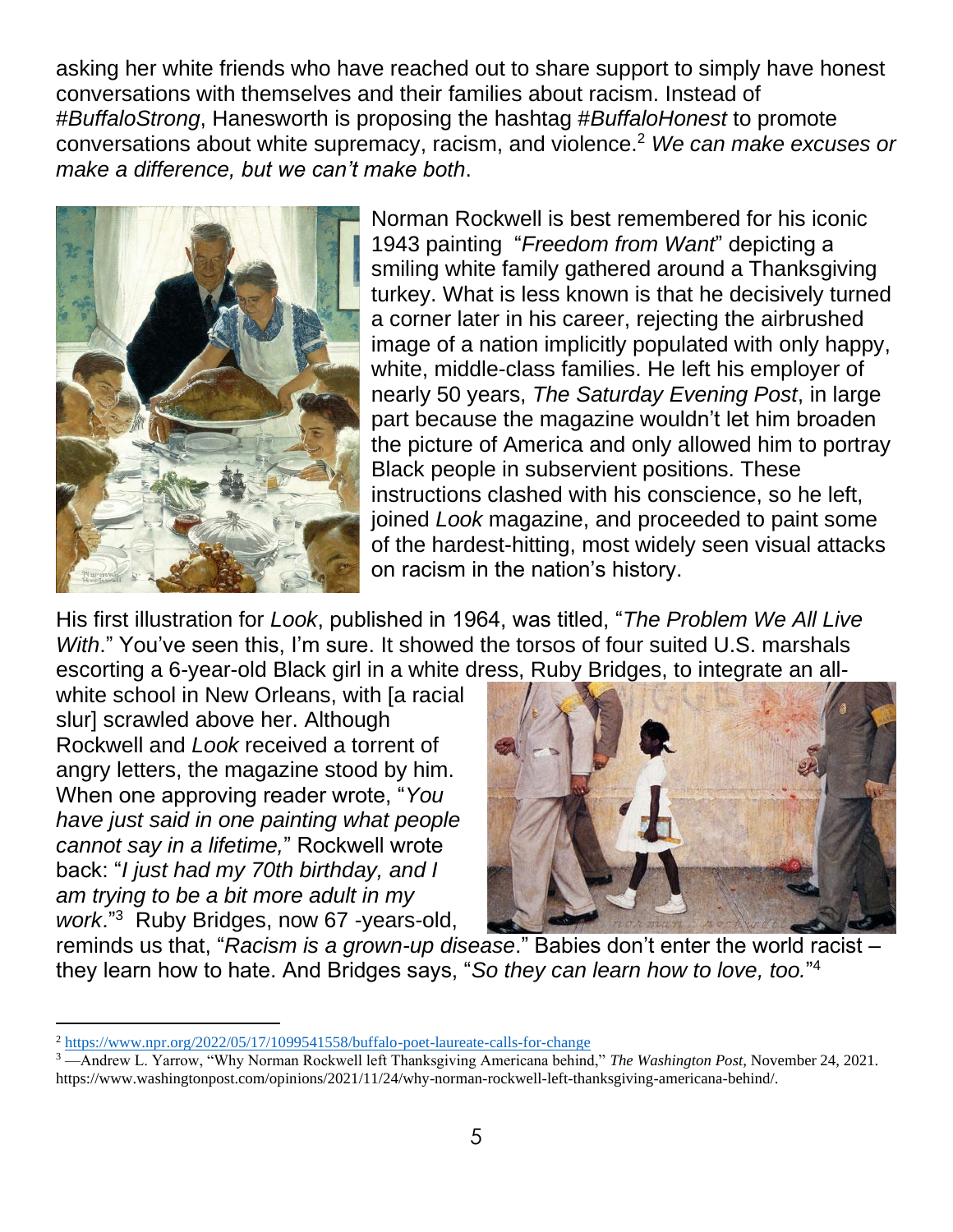I'm grateful for the effort Broadway is invested in to teach love – especially in this vital area. Don Day leads *Race Onward* – an ecumenical group that is battling racism daily. Cami Jackman, one of Broadway's youth, is heading up CoMo's *Youth for Peace* initiative to address gun violence following a number of shootings of her classmates at Battle High School and within the community.

In just a few weeks, on Juneteenth, which is a Sunday and also Father's Day this year, we will host one worship service outdoors at 10:30 a.m. The message that day is entitled, "*Black Dad. White Dad*," and will be a sacred conversation between DeMarko Coleman and me. We're engaged and are called to be. *We can make excuses, or we can make a difference, but we can't make both*.

And… this was the long way of getting into Paul's mindset as he's being rejected and redirected and now faced with heading to Macedonia. Like Norman Rockwell, Paul's been around the block a bit now and is wondering if this is the next level of his faith walk – to broaden his vision of God's love and welcome the ones many of his peers were readily rejecting. It was his #*BuffaloHonest* moment.

"*Should I go to Macedonia*?" It's a Roman colony run by a bunch of Gentiles, who were seen to have little respect for the laws and traditions of Israel. The businesspeople there were cutthroat, and the secular spirit wasn't a fan of the religious folks. It was not only different, but it was also hostile – followers of Jesus were easily arrested, flogged, and imprisoned. Paul looks at Tim and Silas who were likely uncertain and he says to them, "*There are no scrubs. Let's go*."

It is these moments of stretch that often open you to the truest calling of your life. A Broadway friend reminded me this week that "*opportunities have expiration dates*." We tend to put off these moments in exchange for the easier choice, the comfortable choice, even if it's not the call-of-God choice. Have you ever taken that stretch-choice? Did it grow you in some transformative way?

This move for Paul introduced him to Lydia – who was open to the stretch herself. She was responsive to the message of Jesus and becomes the very first-recorded European convert to the faith. And? She was received with zero concern about her genetic purity. There are no scrubs. And what happens? Paul trusts her. She says, "*If you trust my heart to partner with you, come to my place – let's set up home base and work at these grown-up realities together*." They do.

Every person you meet is a once-in-history, never-to-be repeated reflection of the image of God. You are that valuable. Look at the person next to you and say, "*You are*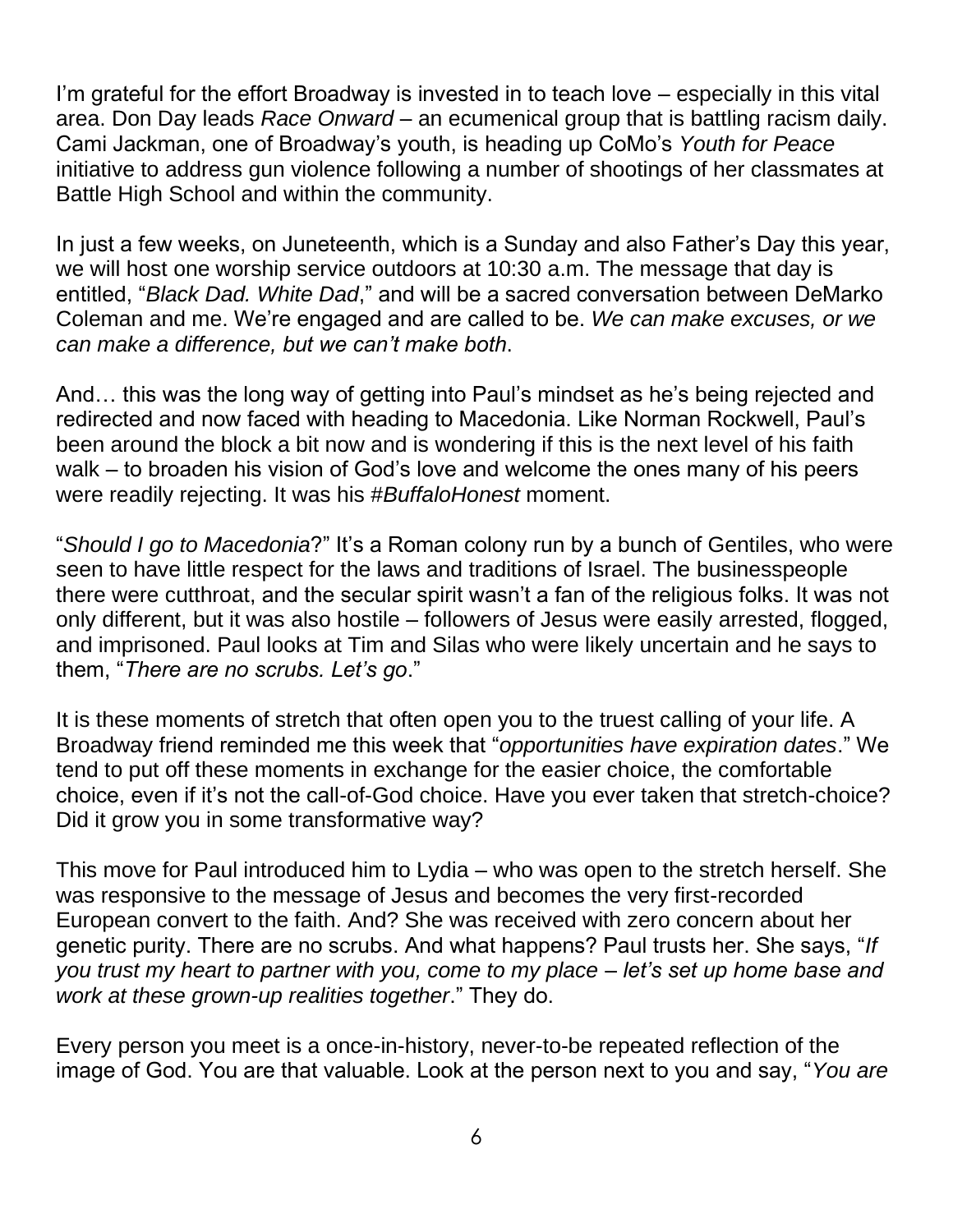*that valuable*." Now, turn to your other neighbor; your second choice and tell them, "*You are that valuable*."

This changed the ministry and direction of the church. It started with setting hate and fear aside. I wonder if we can do that, too.

James Baldwin, not one of the acting Baldwin brothers mind you, but Harlem-born, beautiful writer and activist, James Baldwin, poignantly said, "*I imagine one of the reasons people cling to their hates so stubbornly is because they sense, once hate is gone, they will be forced to deal with pain*."

This is part of the healing, however. Friends – what hate are you holding in your heart? Maybe you're afraid of letting it go because of the pain of grief that you fear will fill its place. This is part of growing up our faith.

So, whether it's a group of people you've always rejected or it's an individual that makes your write-off list, open yourself to some healing that will, in turn, start to heal this grief-stricken world we live in. Maybe you feel you've held that hate or ill-will, fear or disgust for too long to give it a second look. Why now?

Norman Rockwell finally shifted at 70-years-old. We've had breakthroughs at our "*Feet Under the Same Table*" monthly dinner chats about race and difference. They may seem small, but every aha moment takes the healing a little further down the road.

C. S. Lewis gifted us with this line: "*You can't go back and change the beginning, but you can start where you are and change the ending*." Paul started out a Christian hater and killer. He ended up not only becoming a follower of Jesus but claiming, "*If I'm no scrub; if I'm welcomed in; then let's fling these gates wide open*." Maybe, my friends, that is our calling, too…

## **SONG OF FOCUS** *"Revelation 7:9-17"*

- WORDS AND MUSIC BY ED VARNUM 1. John imprisoned on the isle called Patmos in a vision of what was to be, saw who would be welcome to God's throne room in heaven to praise Creator through eternity.
- 2. A multitude so great no one could number singing praises with palm branches in their hands.